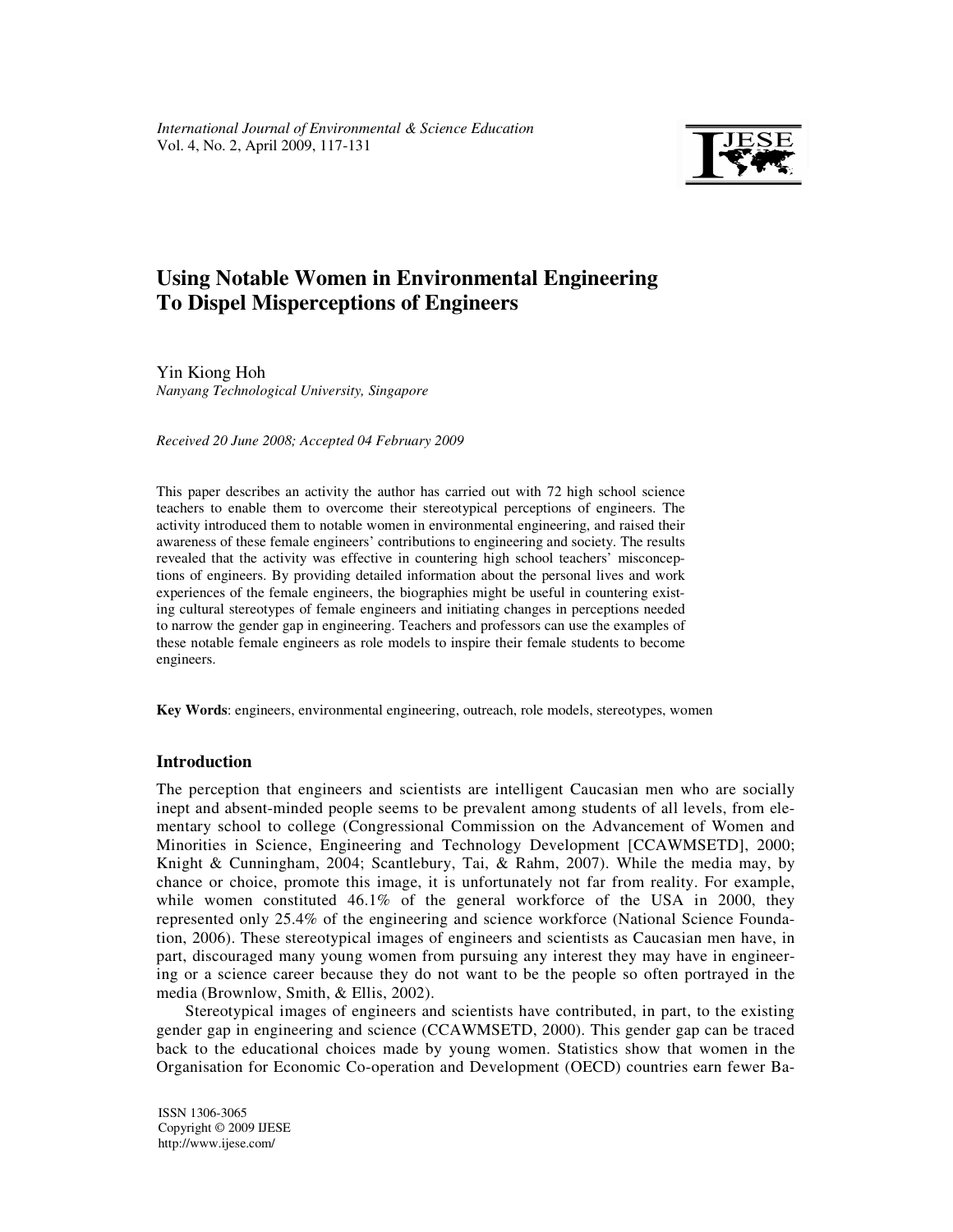chelor's degrees in most engineering and scientific fields as compared to men. For example, in 2003, women earned only 13.8% of all Bachelor's degrees in engineering in Switzerland, 18.7% of all Bachelor's degrees in engineering in UK, 21.0% of all Bachelor's degrees in engineering in USA, and 29.1% of all Bachelor's degrees in engineering in Sweden (National Science Foundation, 2006).

The gender gap in engineering and science has also been attributed to a number of other factors. Girls' rejection of engineering and science can be partially driven by parents, teachers and peers when they subtly, and not so subtly, steer girls away from informal technical pastimes (e.g. fixing bicycles) and science activities (e.g. science fairs) that too often are still thought of as the province of boys (Campbell & Clewell, 1999). Another reason is the shortage of female role models in engineering and science, and this is because female engineers and scientists are severely under-represented among senior positions in academia, government and industry. With this dearth of female role models, many girls do not see themselves as successful doers of engineering and science, and tend to view these disciplines as unsuitable careers and irrelevant to their lives (Catalyst, 2002). A similar reason is the shortage of female mentors in engineering and science. Having a mentor is critical to advancing into senior positions in corporations. However, it may be difficult for female engineers and scientists to find mentors through the same informal mechanisms used by men, especially since individuals tend to mentor people who are very much like them. Hence, female engineers and scientists are at a disadvantage in a predominantly male environment (CCAWMSETD, 2000). In addition, female engineers and scientists with children struggle to keep up with the fast-paced work environment. Unlike men, women remain primarily responsible for child care, elder care and other household responsibilities. Even in corporations with family-friendly policies, women are concerned that they cannot pursue their engineering and science careers and take family leave simultaneously without risking the perception that they are less committed to their careers than their male colleagues (Tack & Patitu, 1992). The gender gap in engineering and science can also be attributed to the lower pay scales and slower promotion rates for females as compared to males (Fox, 1995). Female engineers' and scientists' progress early in their careers may be impeded by their having to prove their technical credibility repeatedly. This may be the result of stereotyping of women's abilities by male supervisors as well as the perception that promoting women is riskier than promoting men. The perception that women cannot do engineering and science is one that female engineers and scientists have to battle constantly. The competencies and traits associated with success in engineering and science are generally viewed as male attributes (CCAWMSETD, 2000). Men and women have different styles of communication, and this may also affect how female engineers' and scientists' ideas are received by their male supervisors. Corporations tend to reward an aggressive style of speaking, and often discount language that is not certain. Women who exhibit an assertive style, however, run the risk of being seen as inappropriately combative (CCAWMSETD, 2000).

Fortunately, research has shown that strategies such as presentation of female role models, distribution of career information, examination of gender-equitable materials, and participation in hands-on science investigations are effective in countering the perception that engineering and science are unsuitable for girls (Anderson & Gilbride, 2003; Bodzin & Gehringer, 2001; Kahle, 1996; Mawasha, Lam, Vesalo, Leitch, & Rice, 2001; Moreno et al., (2001). Research has also pointed to the presence of female role models in engineering and science as the most important factor in sustaining girls' interests in engineering and science (Advocates for Women in Science, Engineering and Mathematics, 2000).

In order to reach out to students at an early age when they are still impressionable and unbiased, many universities have recently organised outreach programmes to inform high school teachers about engineering, and hopefully, they would encourage their students to study engi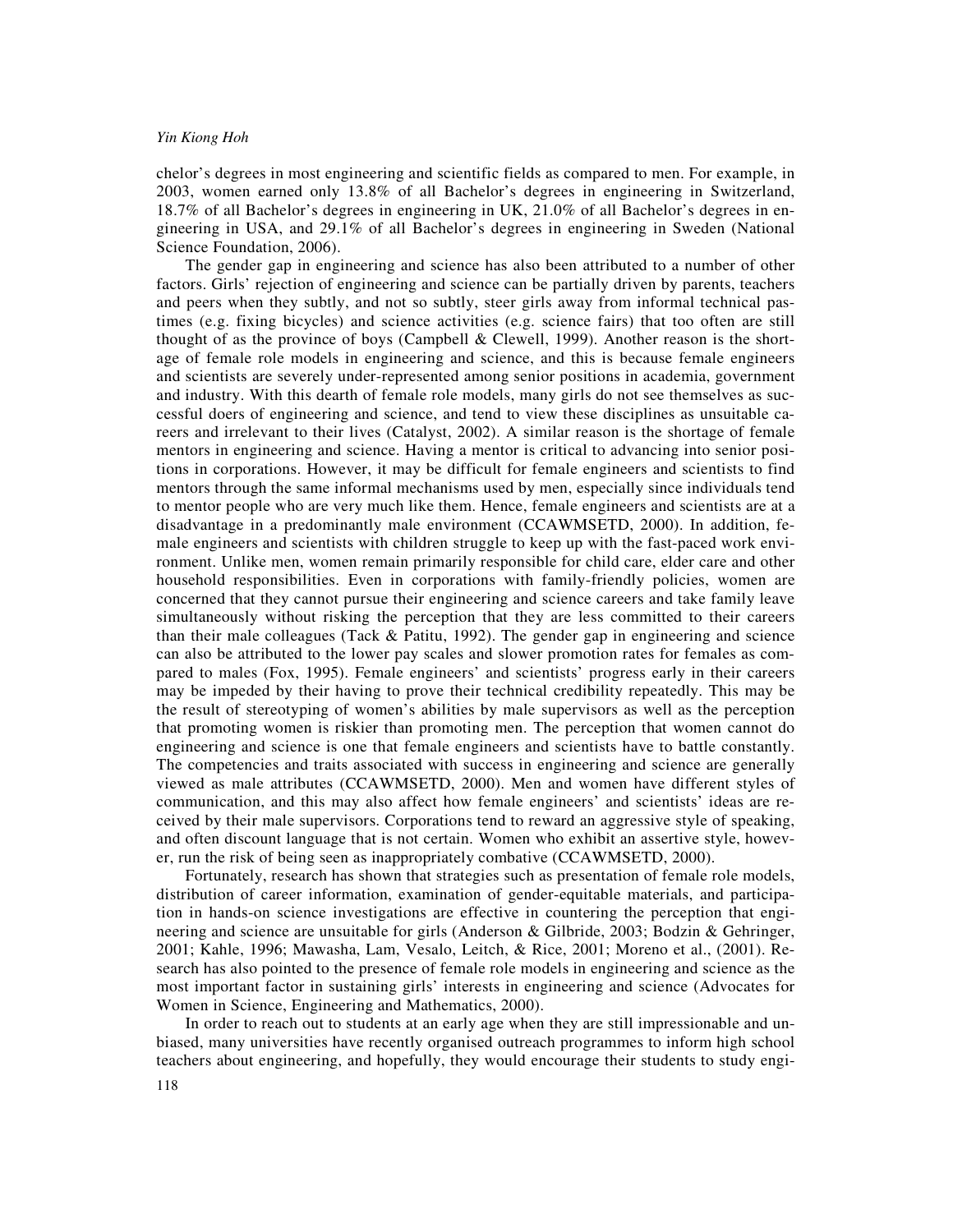neering (Jeffers, Safferman, & Safferman, 2004). Some universities (e.g. Purdue University) have even set up an engineering education department for this purpose. The feedback from such programmes has been encouraging.

For this work, the author wanted to inform teachers about the applications of engineering, to demonstrate the problem-solving approach of engineers, to correct misperceptions of engineers among teachers, and to provide them with female role models from the various disciplines of engineering. To achieve these objectives, the author recently conducted a number of outreach workshop activities for 72 high school science teachers. The teachers were then charged with integrating what they had learned from the workshop into their classrooms.

This paper describes one of the workshop activities the author has carried out with high school science teachers to enable them to overcome their stereotypical perceptions of engineers. The workshop activity introduced them to notable women in environmental engineering, and raised their awareness of these female engineers' contributions to engineering and society. The results revealed that the activity was effective in countering high school teachers' misperceptions of engineers. Teachers and professors can use the examples of these notable female engineers as role models to inspire their female students to become engineers.

### **Method**

The high school science teachers consisted of 41 males and 31 females. Their age ranged from 24 to 30. They were first asked to complete a "Draw-an-engineer" test to assess their perceptions of engineers. The test required them to draw a picture of an engineer at work (Knight  $\&$ Cunningham, 2004). The drawings were analysed as follows. Drawings of engineers with short hair and broad shoulders were regarded as males while those with long hair and narrow shoulders as females. Drawings of engineers working with one or more of the following items were considered as engaged in building or repairing: hard hat, workbench, heavy machinery, hammer, wrench, car, engine, rocket, airplane, robot, bridge, road, building, train, and train track. Those working with computer, blueprint, pen, model, and/or desk were regarded as engaged in planning or designing while those working with test tube and/or beaker were deemed as doing laboratory work.

The participants were then randomly divided into groups of four members each, and the groups were each assigned a female environmental engineer from Table 1 to research on. Table 1 contains 18 notable women in environmental engineering, and their major achievements. The participants were given one week to conduct their research, and were encouraged to use Internet resources for their research.

To familiarise the participants with the discipline of environmental engineering, a broad range of specialties were included in Table 1. These areas of specialisation were water and air pollution control, recycling, waste disposal, management of hazardous waste; designing municipal water supply and industrial wastewater treatment systems; minimising the effects of acid rain, global warming, automobile emissions and ozone depletion; protecting wildlife; and providing legal and financial consulting on matters related to the environment.

Each group was required to do a 20-minute oral presentation and submit a written report of the female environmental engineer assigned to the group. The participants were required to design and present various documents to give an overview of the environmental engineer's life, for example, birth certificate, educational certificates, marriage certificate, and resume for a hypothetical research post that the female environmental engineer wished to apply. They were also required to address the following items during the presentation: (a) Who inspired her to become an engineer? (b) What were her research interests? (c) What were her major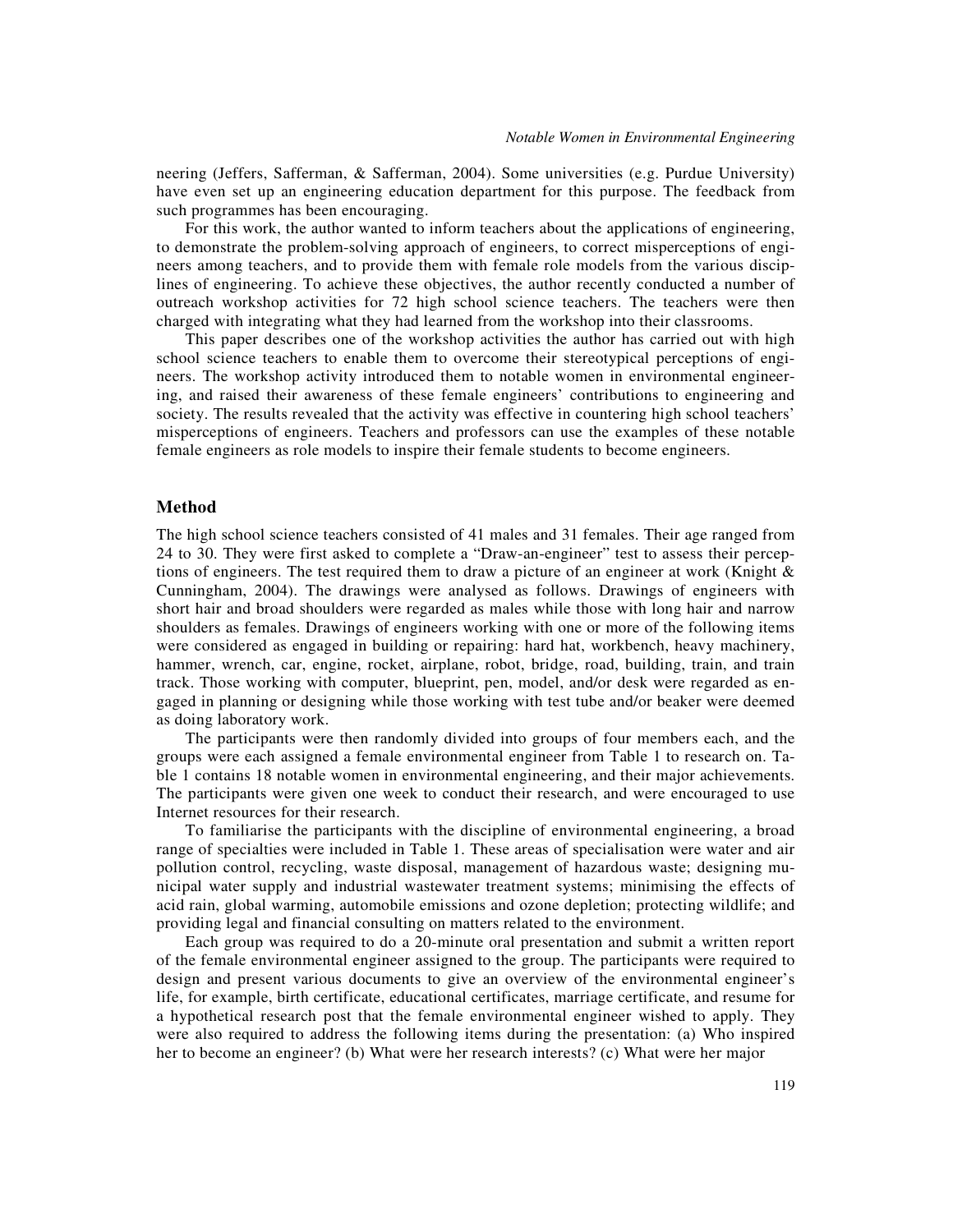Table 1. Notable women in environmental engineering and their major achievements

#### 1 Linda M Abriola

She is a Professor in the Department of Civil and Environmental Engineering, and the Dean of the School of Engineering at Tufts University since 2003. Internationally renowned for her research on integrating mathematical modeling with laboratory experiments to investigate and elucidate processes governing the transport, fate, and remediation of non-aqueous phase liquid organic contaminants in the subsurface. Elected a fellow of the American Academy of Arts and Sciences, and a member of the US National Academy of Engineering (Tufts University, 2008).

#### 2 Joan B Berkowitz

She is the Managing Director of Farkas Berkowitz & Company since 1989. Specialised in environmental and hazardous waste management since 1972, when she contributed to the US Environmental Protection Agency's First Report to Congress on Hazardous Waste. Authored the first handbook on alternatives to landfill in hazardous waste management in 1978. Served as the Vice President of Arthur D Little Inc, where she directed the firm's environmental practices worldwide. Left Arthur D Little Inc to become the President of Risk Science International, an environmental consulting company, in 1986 (Farkas Berkowitz & Company, 2008).

3 Angela R Bielefeldt

She is an Associate Professor in the Department of Civil, Environmental, and Architectural Engineering at the University of Colorado at Boulder. Contributed to research on the biodegradation and biotransformation of organic and inorganic pollutants in soil, water, and air. Corecipient of two patents. Received the 1997 Rudolph Hering Medal from the American Society of Civil Engineers or ASCE (University of Colorado at Boulder, 2008a).

# 4 Sallie W Chisholm

She is a Professor in the Departments of Biology, and Civil and Environmental Engineering at the Massachusetts Institute of Technology. Discovered the genus *Prochlorococcus* – the most abundant phytoplankton taxon in the ocean, and examined its physiological ecology at various scales, from the community down to the individual cell, and this has transformed our understanding of pelagic ecology, biogeochemical cycling, and microbial evolution in the ocean. Played a leading role in the integration of genomics into marine microbial ecology. Elected a fellow of the American Academy of Arts and Sciences (Massachusetts Institute of Technology, 2008).

## 5 Lisa Alvarez-Cohen

She is the Fred and Claire Sauer Professor and Vice Chair of the Department of Civil and Environmental Engineering at the University of California at Berkeley. Internationally renowned for her research on the biotransformation and fate of emerging contaminants and the use of innovative molecular and isotopic techniques for studying the microbial ecology of bioremediation communities. Elected a fellow of the American Academy of Microbiology (University of California at Berkeley, 2008).

6 Geraldine V Cox Worked on several major environmental issues. Served as the Vice President and Technical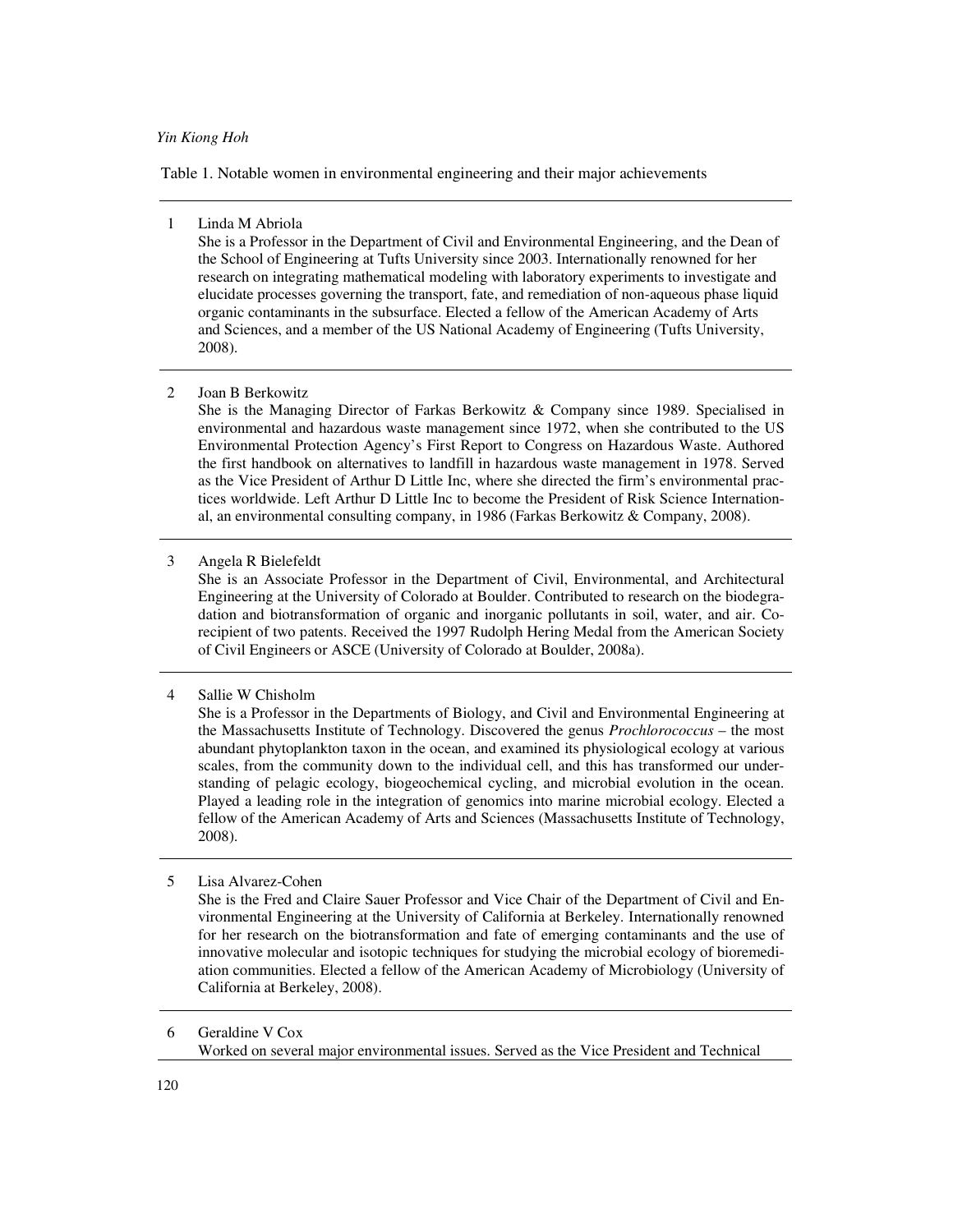Director of the Chemical Manufacturers Association from 1979 to 1991, where she developed policies for the chemical industry in energy, toxic substances, and hazardous materials. Served as the Vice President of Fluor Corporation (1991-1994), the Chairman of AMPOTECH Corporation (1994-1999), and the Vice President of EUROTECH Ltd (Drexel University, 2008).

7 Lorraine N Fleming

She is a Professor in the Department of Civil Engineering at Howard University. Contributed to research on geo-environmental and geo-technical engineering, in particular experimental soil mechanics, waste material utilisation, and soil's response to environmental changes. Received the 1994 Faculty Fellowship for Research from the US Department of Energy's Office of Civilian Radioactive Waste Management (Howard University, 2008).

#### 8 Efi Foufoula-Georgiou

She is the Distinguished McKnight University Professor in the Department of Civil Engineering, and Co-director of the National Center for Earth-surface Dynamics at the University of Minnesota, Minneapolis. Internationally renowned for her research in the areas of space-time rainfall modeling, hydro-geomorphology, and scaling in hydrologic processes. Elected a fellow of the American Geophysical Union and the American Meteorological Society (University of Minnesota, 2008).

9 Susan Grimes

She is the SITA/Royal Academy of Engineering Chair in Waste Management in the Department of Civil and Environmental Engineering at Imperial College London since 2005. Internationally renowned for her research on material recovery from waste, analysis of toxic pollutants in waste, and recovery of chemicals from waste to eliminate or minimise the hazardous component. Served as the Director of the Centre for Environmental Research at Brunel University from 1997 to 2005, where she supervised more than 60 PhD students (Imperial College London, 2008).

10 Shari B Libicki

She is a Principal and Global Practice Area Leader for Air Sciences at ENVIRON Corporation. Has 20 years of experience in chemical fate and transport, including estimation and measurement of air emissions from industrial processes, and landfills. Elected a diplomacy fellow of the American Association for the Advancement of Sciences in 1987. Received the 1989 Meritorious Honor Award from the US Department of State (ENVIRON, 2008).

11 Nancy G Love

She is a Professor and the Chair of the Department of Civil and Environmental Engineering at University of Michigan. Internationally renowned for her research on wastewater treatment at the cellular and molecular levels, focusing on the micro-organisms used in wastewater treatment and their responses to toxic pollutants. Received the 2002 Harrison Prescott Eddy Medal from the Water Environment Federation (University of Michigan, 2008a).

### 12 Debbie A Niemeier

She is a Professor in the Department of Civil and Environmental Engineering, the Director of the John Muir Institute of the Environment, and the Associate Vice Chancellor for Research at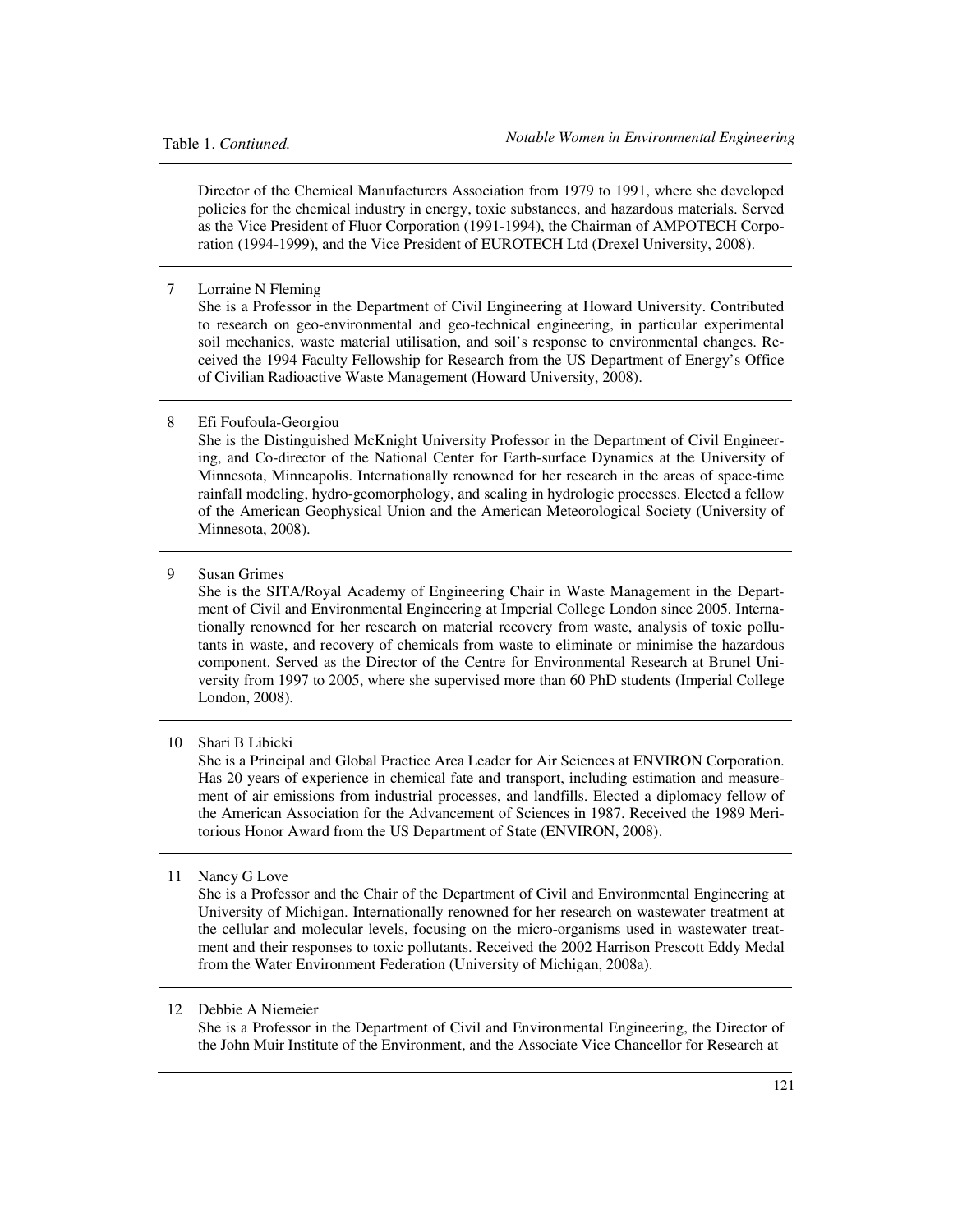the University of California at Davis. Contributed to research on quantifying the effects of transportation on air quality, improving the theory and methods of modeling used for estimate ing vehicle emissions, and developing regulatory responses for local and state agencies (University of California at Davis, 2008).

13 Lutgarde Raskin

She is a Professor in the Department of Civil and Environmental Engineering at University of Michigan. Internationally renowned for her research on water quality control processes, focusing on the biological treatment of wastewater using a combination of novel molecular biological techniques and traditional engineering approaches. Contributed to an understanding of the relationship between system performance and microbial community structure in both aerobic and anaerobic waste treatment systems. Received the 2006 Walter L Huber Civil Engineering Research Prize from the ASCE (University of Michigan, 2008b).

#### 14 Debra R Reinhart

She is a Professor in the Department of Civil and Environmental Engineering, and the Executive Associate Dean of the College of Engineering and Computer Science at the University of Central Florida. Contributed to research on solid waste landfilling and groundwater remediation. Co-recipient of five patents. Appointed Vice President of the American Academy of Environmental Engineers in 2007. Received the 2002 Excellence Award for University Research from the American Academy of Environmental Engineers (University of Central Florida, 2008).

## 15 Kristy A Schloss

She is the President and Chief Executive Officer of Schloss Engineered Equipment Inc, which designs and manufactures environmental treatment equipment in the wastewater, hazardous waste, and bulk-material handling industries. The firm has achieved remarkable international success under her leadership, and was named National Exporter of the Year by the US Small Business Administration in 1999. Co-authored "Keys to Engineering Success" – a textbook that is being used by first-year engineering students worldwide (University of Colorado at Boulder, 2008b).

## 16 Christine A Shoemaker

She is the Joseph P Ripley Professor in the School of Civil and Environmental Engineering at Cornell University. Internationally renowned for her research on finding cost-effective and robust solutions to environmental and water resource management problems using numerical modeling, optimisation, and statistical analyses in the areas of groundwater remediation, hydrology, pesticide management, ecology, and prevention of eutrophication through watershed management. Elected a fellow of the ASCE. Received the 2001 Humboldt Research Award from the Alexander von Humboldt Foundation (Cornell University, 2008).

She is a Professor in the Department of Civil, Environmental, and Architectural Engineering at the University of Colorado at Boulder. A pioneer in the area of biological denitrification, in terms of a process for the treatment of wastewater and drinking water. Recipient of one patent. Received the 2000 Distinguished Engineering Educator Award from the US Society of Women

<sup>17</sup> JoAnn Silverstein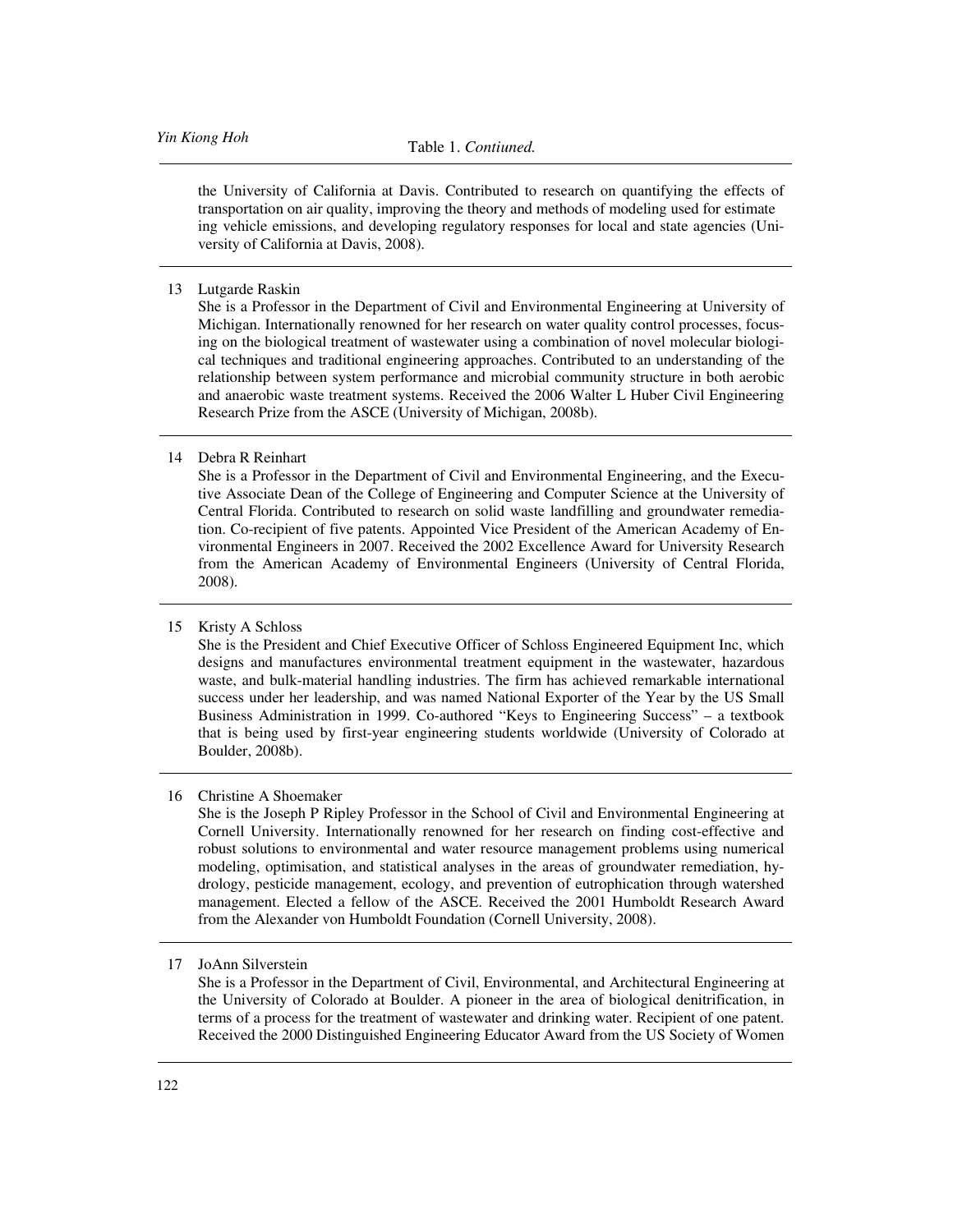Engineers (The Society of Women Engineers, 2006).

# 18 Anne C Steinemann

She is a Professor in the Department of Civil and Environmental Engineering, and the Director of The Water Center at University of Washington. Contributed to research on water resources and environmental management; drought prediction, preparedness, and mitigation; climate variability and climate change adaptation; emerging contaminants in water supplies; exposure to pollutants and effects on health; and integration of forecast information into decisionmaking. Received the 1999 Hesburgh Award (University of Washington, 2008).

research findings, and how had they influenced the current knowledge then? (d) What were the difficulties she had encountered in her research or work, and how had she overcome them? (e) What were some issues in her life which were unusually inspiring for young women studying engineering?

Each oral presentation was followed by a five-minute question-and-answer session. After all the groups had presented, the "Draw-an-engineer" test was administered to determine the effectiveness of the oral presentations in dispelling the participants' misperceptions of engineers. The significance of differences in drawings before and after the intervention was assessed by McNemar's Test for the Significance of Changes (Institute of Phonetic Sciences of Amsterdam, 2008). A post-activity survey consisting of four forced-choice items was also administered, and this required the participants to indicate what they had noted about the biographies of the female environmental engineers in terms of (a) Who inspired them to become environmental engineers? (b) What appointments did they hold? (c) What difficulties did they encounter at their workplaces? (d) How did they cope with both work and family life? A follow-up survey consisting of one forced-choice item was administered six months later *via* email to find out whether the participants had carried out the activity with their students.

# **Results**

The author observed that the female engineers featured during the oral presentations successfully captured the attention of the participants. The participants seemed to show greater enthusiasm than anticipated, and they participated actively in the question-and-answer sessions.

The participants commented that administering the "Draw-an-engineer" test at the outset without them suspecting anything was a powerful way to make them become aware of their misperceptions of engineers. The results showed that before the intervention, the perception of engineers as men seemed to be more prevalent among the male participants as compared to the female participants – all the male participants depicted engineers as men while 90.3% of the female participants did so. The results showed that the activity was effective in dispelling the participants' perceptions of engineers as men. The percentage of male participants who depicted engineers as men decreased from 100% before the intervention to 60.9% after the intervention  $(p < 0.01)$ . Similarly, the percentage of female participants who depicted engineers as men decreased from 90.3% before the intervention to 32.3% after the intervention ( $p < 0.01$ ). After the intervention, the male participants seemed to be more tenacious of their perceptions of engineers as men than the female participants – the percentage of male participants who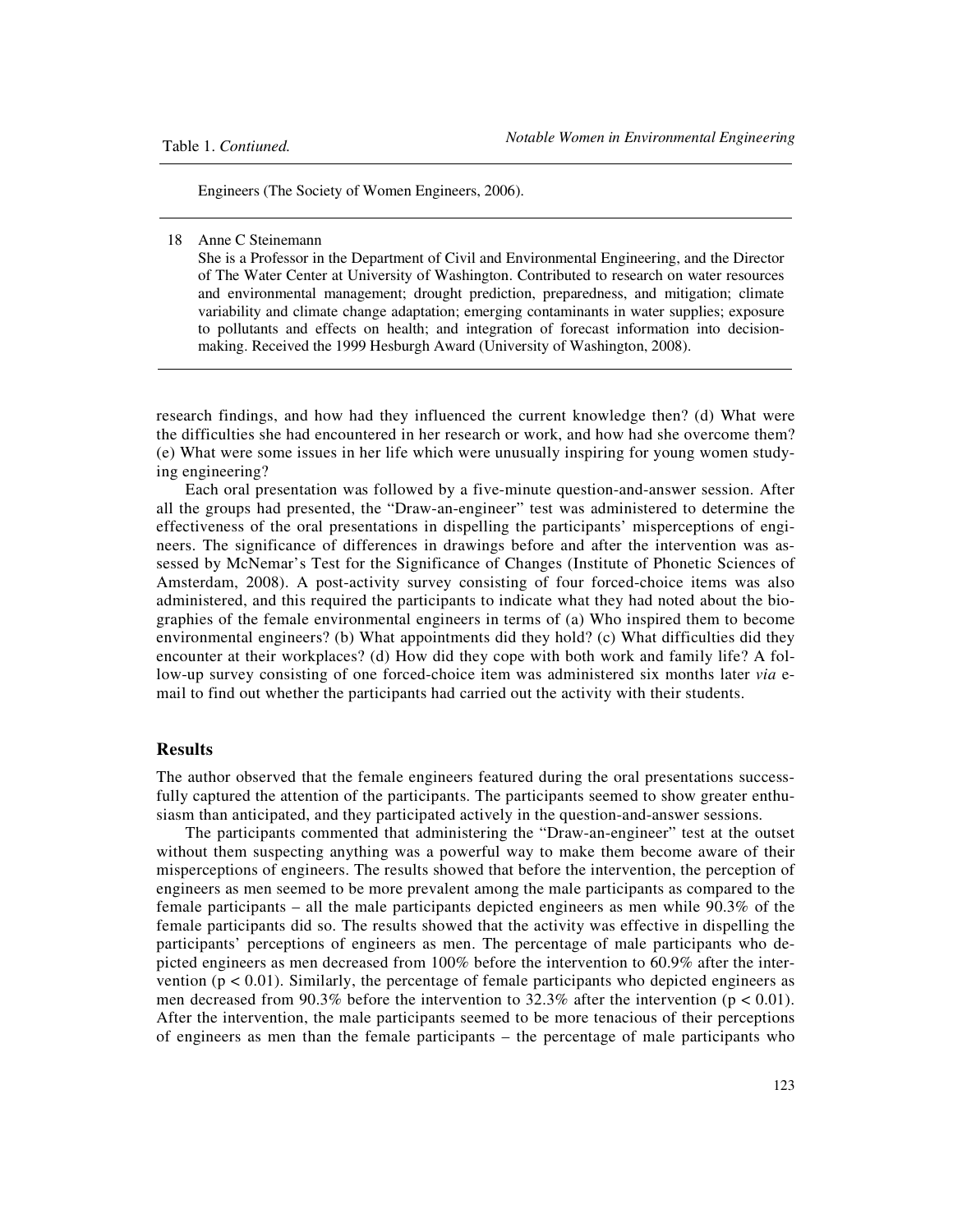depicted engineers as men decreased by 39.1% whereas that of female participants decreased by 58.0%.

In the drawings, the participants showed engineers engaged in building or repairing, planning or designing, or laboratory work. The results showed that the activity was effective in countering the participants' perceptions of the nature of engineering jobs. The percentage of male participants who portrayed engineers engaged in building or repairing decreased from 65.9% before the intervention to 4.9% after the intervention while that of female participants decreased from 74.2% to 3.2% ( $p < 0.01$ ). Conversely, the percentage of male participants who depicted engineers engaged in planning or designing increased from 26.8% before the intervention to 90.2% after the intervention while that of female participants increased from 19.4% to 90.3% ( $p < 0.01$ ).

The post-activity survey revealed the following. The participants noted that the female engineers featured here cited the role of their parents or teachers in encouraging their pursuit of an engineering career. It was also noted that the female engineers held senior positions in academia, government or industry. The female engineers featured here acknowledged that they had encountered difficulties at their workplaces such as the absence of female role models, mentors and colleagues, male supervisors' stereotyping of women's abilities, differences in communication style between male supervisors and female engineers, difficulties in coping with both family and career, and lower pay scales and slower promotion rates for females as compared to males. The participants also noted that the female engineers were able to cope with both work and family life because of pro-family workplace policies, and having a supportive and understanding husband and efficient domestic help.

All the participants took part in the follow-up survey. The survey findings showed that 83.8% of the participants had carried out the activity with their students. Further analysis of this result showed that the female participants were more likely to have done so as compared to the male participants - 91.4% of the female participants versus 77.8% of the male participants.

## **Discussion**

The results showed that the activity was effective in countering the participants' perceptions of the nature of engineering jobs. Prior to the intervention, a majority of the participants had the misperception that engineering jobs involved a lot of manual work and were physically demanding. The oral presentations enabled the participants to note that engineers were increasingly required to think, plan, design and communicate, and not do just manual work. In order to encourage more girls to pursue engineering, teachers need to highlight to students that in today's knowledge-based and innovation-driven economy, engineering requires intellectual ability and capacity for innovation rather than manual work.

It was noted that female engineers cited the role of their parents or teachers in encouraging their pursuit of an engineering career. Research has pointed out the importance of parental support in fostering young women's interest in science-related careers (Tilleczek & Lewko, 2001). Research has also shown that teachers play a critical role in young women's decision to pursue careers in engineering and science (Schoon, Ross, & Martin, 2007). All these might suggest that organising outreach programmes directed specifically at parents or teachers might help to narrow the gender gap in engineering.

It was also noted that the female engineers held high positions in academia, government or industry. They were different from those the participants had ever encountered and those found in many studies where most female characters were shown as pupils, laboratory assis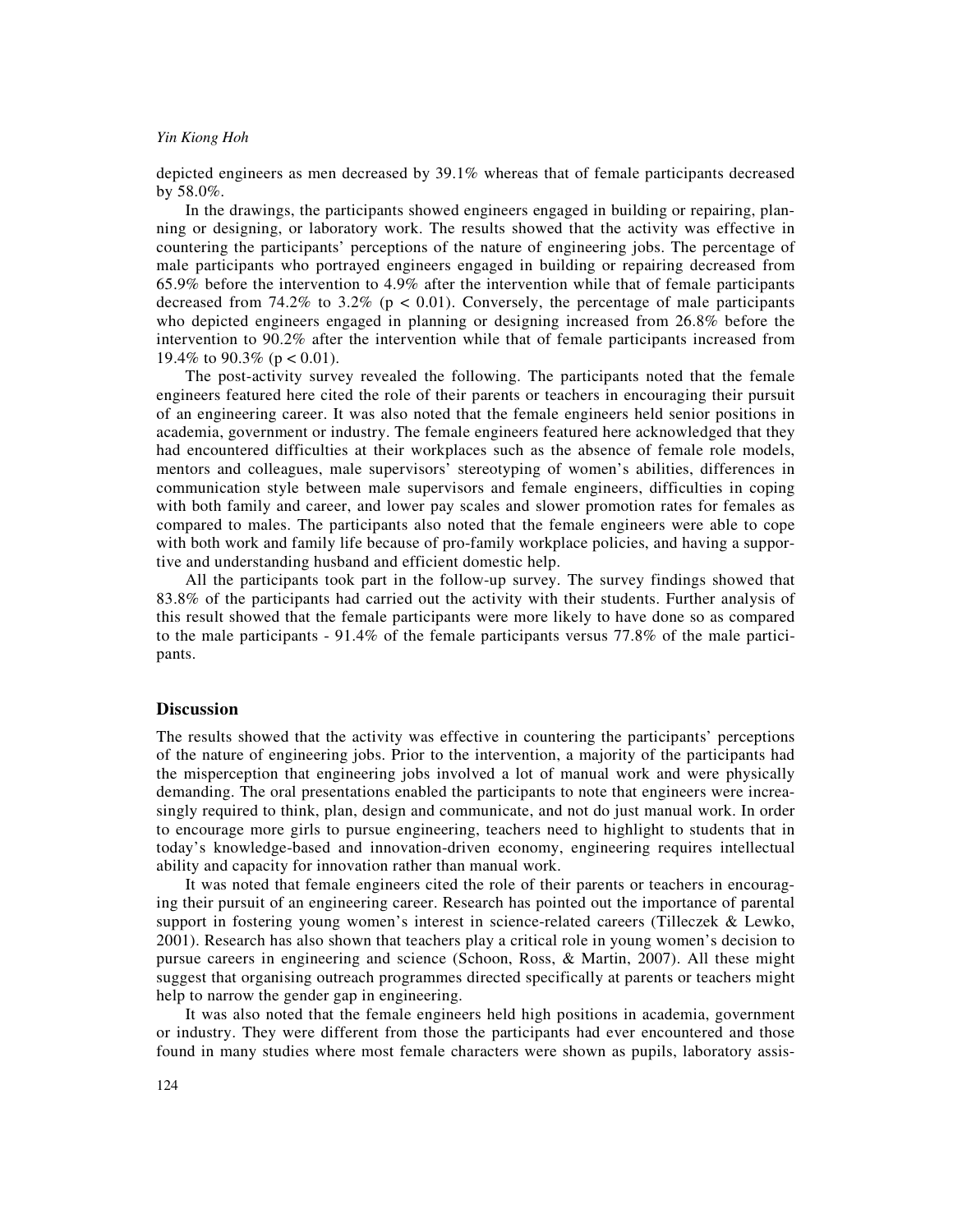tants or science reporters (Steinke, 2004). The female engineers featured here could therefore be used to overcome existing stereotypes of female engineers.

It was also noted that the female engineers had encountered difficulties at their workplaces. The participants felt that although these difficulties truthfully reflected the experiences of the female engineers, such revelations might deter talented young women from pursuing careers in engineering. This is a significant point because research shows that young women are less likely to choose careers in science because of the difficulties associated with doing science (Clewell & Campbell, 2002). The participants felt that while it was important to raise young women's awareness of the unfriendly environment that might exist in engineering, it was even more important to highlight the improvements made in producing more inclusive workplaces in engineering.

It was also noted that the female engineers were able to cope with both work and family life. This is an important point because concerns about how to balance work and family responsibilities appear to be a recurring issue in research on the factors that keep young women from pursuing engineering and science careers (CCAWMSETD, 2000). In order to encourage more young women to pursue engineering, it was thus important to highlight how female engineers successfully combined work and family.

The follow-up survey showed that a majority of the participants had carried out the activity with their students. This result indirectly showed that the participants found the activity useful for dispelling their misperceptions of engineers. Indeed, it is important that teachers do not carry stereotypes with them to the classrooms because research has shown that stereotypes can shape girls' attitudes in ways that limit their educational and vocational aspirations during the early years of adolescence (Schoon, Ross, & Martin, 2007).

Participants in this or any similar study cannot be guaranteed to give responses which demonstrate their genuine thinking. The "Draw-an-engineer" test would certainly bring results with male-dominated figures anywhere in the world, just as "Draw-a-nurse" test would deliver mainly female pictures. After the intervention, people know what is expected and why they are being asked. Hence the results are not then necessarily genuine reflections of their feelings. They still have other experiences. Some will draw females, believing that is what the researchers want, without changing their true ideas. Others will deliberately not draw females because they know that most engineers are male even though they have accepted that some top engineers are female. Using only the very narrow evidence of this directed research (only environmental engineers and only females), the inference would be that all engineers are female, which is of course not true.

## **Conclusion**

This paper describes an activity that can be used to correct misperceptions of engineers among high school teachers. The results showed that the activity was effective in countering misperceptions of engineers among high school teachers. By providing detailed information about the personal lives and work experiences of the female engineers, the biographies might be useful in countering existing cultural stereotypes of female engineers and initiating changes in perceptions needed to narrow the gender gap in engineering. The activity could also be used for elementary and middle school teachers – this might enable them to correct misperceptions of engineers among their students. Furthermore, the activity could be carried out by professors with female undergraduates or graduate students so as to provide them with female role models – this would encourage them to pursue and excel in environmental engineering as a course of study and as a profession. It is hoped that more educators will use this type of activity to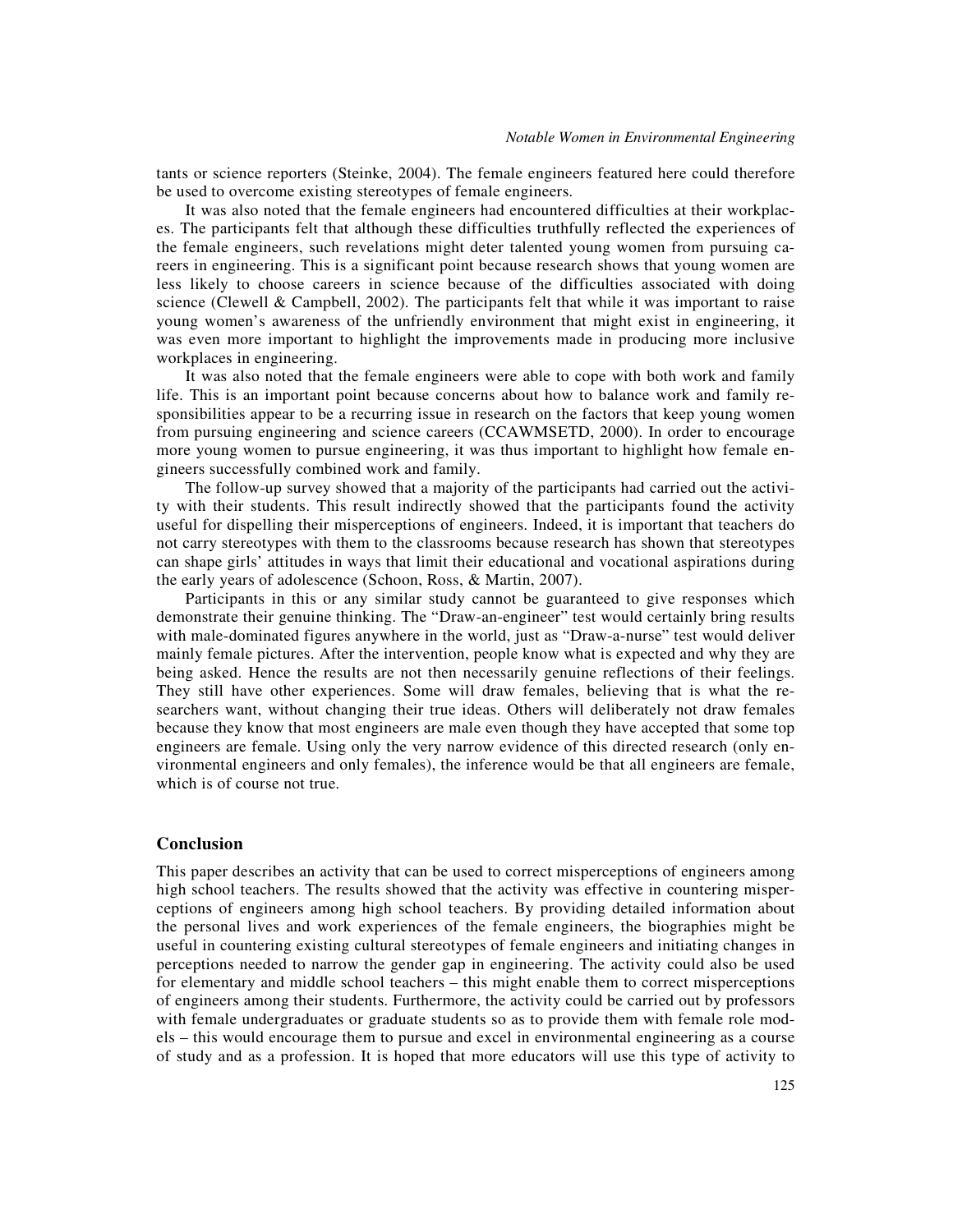correct the myth amongst girls and young women that a career in engineering is not suited for them. Teachers and professors need to take every opportunity to assure girls and young women that females can contribute as significantly as males to engineering, as illustrated by the notable female engineers featured here. As the world economy becomes increasingly reliant on a technologically literate workforce, the world cannot afford to overlook the talent and potential contributions of half of the population. If it does, societies, nations and our world will suffer.

## **References**

- Advocates for Women in Science, Engineering and Mathematics (2000). *In their nature: Compelling reasons to engage girls in science*. Retrieved June 21, 2008, from http://www.saturdayacademy.pdx.edu/awsem/Articles/AWSEM\_In\_Their\_Nature.pdf
- Anderson, L.S., & Gilbride, K.A. (2003). Pre-university outreach: Encouraging students to consider engineering careers. *Global Journal of Engineering Education, 7*(1), 87-93.
- Bodzin, A., & Gehringer, M. (2001). Breaking science stereotypes. *Science and Children, 38*(4), 36-41.
- Brownlow, S., Smith, T.J., & Ellis, B.R. (2002). How interest in science negatively influences perceptions of women. *Journal of Science Education and Technology, 11*(2), 135-144.
- Campbell, P.B., & Clewell, B.C. (1999). Science, math and girls …. Still a long way to go. *Education Week, 19*(2), 50-51.
- Catalyst (2002). *Census of Women Corporate Officers and Top Earners of the Fortune 500.* New York: Catalyst.
- Clewell, B.C., & Campbell, P.B. (2002). Taking stock: Where we've been, where we are, where we're going. *Journal of Women and Minorities in Science and Engineering, 8*(3&4), 255-284.
- Congressional Commission on the Advancement of Women and Minorities in Science, Engineering and Technology Development (2000). *Land of plenty: Diversity as America's competitive edge in science, engineering and technology*. Retrieved June 21, 2008, from http://www.nsf.gov/pubs/2000/cawmset0409/cawmset\_0409.pdf
- Cornell University (2008). *Christine A Shoemaker*. Retrieved June 21, 2008, from http://www.orie.cornell.edu/orie/people/faculty/profile.cfm?netid=cas12
- Drexel University (2008). *Geraldine Cox*. Retrieved June 21, 2008, from http://www.drexel.edu/coas/envscience/faculty/cox.html
- ENVIRON (2008). *Shari B Libicki*. Retrieved June 21, 2008, from http://www.environcorp.com/people/bio.php?eid=392
- Farkas Berkowitz & Company (2008). *Joan B Berkowitz*. Retrieved June 21, 2008, from http://www.farkasberkowitz.com/firm.htm
- Fox, M.F. (1995). Women and higher education: Gender differences in the status of students and scholars. In J. Freeman (Ed.), *Women: A feminist perspective*, 5<sup>th</sup> edition (pp. 220-237). Mountain View, CA: Mayfield Publishing Company.
- Howard University (2008). *Lorraine N Fleming*. Retrieved June 21, 2008, from http://www.howard.edu/ceacs/departments/CIVIL/Faculty/Lorraine-Fleming.htm
- Imperial College London (2008). *Susan Grimes*. Retrieved June 21, 2008, from http://www3.imperial.ac.uk/people/s.grimes
- Institute of Phonetic Sciences of Amsterdam (2008). *McNemar's Test*. Retrieved June 21, 2008, from http://www.fon.hum.uva.nl/Service/Statistics/McNemars\_test.html
- Jeffers, A.T., Safferman, A.G., & Safferman, S.I. (2004). Understanding K-12 engineering outreach programs. *Journal of Professional Issues in Engineering Education and Practice, 130*(2), 95- 108.
- Kahle, J. B. (1996). Opportunities and obstacles: Science education in the schools. In C-S. Davis, A. Ginorio, C. Hollenshead, B. Lazarus, & P. Rayman (Eds.), *The Equity equation: Fostering the*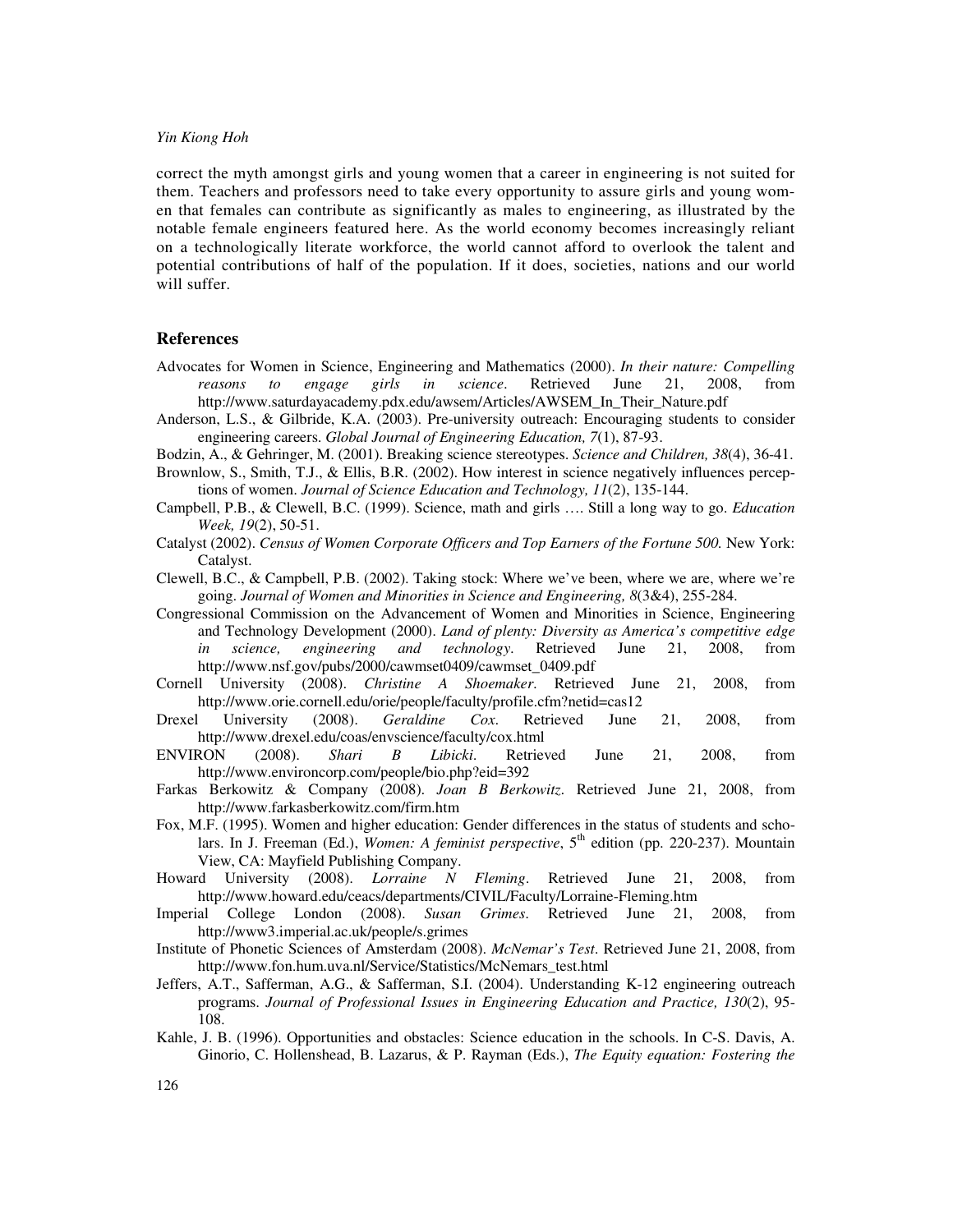*advancement of women in the sciences, mathematics, and engineering* (pp. 57-95). San Francisco: Jossey-Bass Publishers.

- Knight, M., & Cunningham, C. (2004). *Draw an engineer test (DAET): Development of a tool to investigate students' ideas about engineers and engineering*. *Proceedings of the 2004 American Society for Engineering Education Annual Conference and Exposition*. Salt Lake City, UT.
- Massachusetts Institute of Technology (2008). *Sallie W Chisholm*. Retrieved June 21, 2008, from http://cee.mit.edu/index.pl?id=2291
- Mawasha, P.R., Lam, P.C., Vesalo, J., Leitch, R., & Rice, S. (2001). Girls entering technology, science, math and research training (GET SMART): A model for preparing girls in science and engineering disciplines. *Journal of Women and Minorities in Science and Engineering, 7*(1), 49-57.
- Moreno, N.P., Chang, K.A., Tharp, B.Z., Denk, J.P., Roberts, J.K., Cutler, P.H., & Rahmati, S. (2001). Teaming up with scientists. *Science and Children, 39*(1), 42-45.
- National Science Foundation (2006). *Women, Minorities and Persons with Disabilities in Science and Engineering*. Retrieved June 21, 2008, from http://www.nsf.gov/statistics/wmpd/listtables.htm
- Scantlebury, K., Tai, T., & Rahm, J. (2007). "That don't look like me." Stereotypic images of science: Where do they come from and what can we do with them? *Cultural Studies of Science Education, 1*(3), 545-558.
- Schoon, I., Ross, A., & Martin, P. (2007). Science-related careers: Aspirations and outcomes in two British cohort studies. *Equal Opportunities International, 26*, 129-143.
- Steinke, J. (2004). Science in cyberspace: Science and engineering World Wide Web sites for girls. *Public Understanding of Science, 13*(1), 7-30.
- Tack, M.W., & Patitu, C.L. (1992). *Faculty job satisfaction: Women and minorities in peril*. (ASHE-ERIC Higher Education Report No. 4). Washington, DC: The George Washington University.
- The Society of Women Engineers (2006). *JoAnn Silverstein*. Retrieved June 21, 2008, from http://www.swe.org/stellent/idcplg?IdcService=SS\_GET\_PAGE&ssDocName=swe\_000976&ss SourceNodeId=125
- Tilleczek, K.C., & Lewko, J.H. (2001). Factors influencing the pursuit of health and science careers for Canadian adolescents in transition from school to work. *Journal of Youth Studies, 4*(4), 415-428.
- Tufts University (2008). *Linda M Abriola*. Retrieved June 21, 2008, from http://engineering.tufts.edu/1181647321152/Engineering-Page-eng2w\_1181647321329.html
- University of California at Berkeley (2008). *Lisa Alvarez-Cohen*. Retrieved June 21, 2008, from http://www.ce.berkeley.edu/faculty/faculty.php?id=187
- University of California at Davis (2008). *Debbie A Niemeier*. Retrieved June 21, 2008, from http://dn.engr.ucdavis.edu/
- University of Central Florida (2008). *Debra R Reinhart*. Retrieved June 21, 2008, from http://people.cecs.ucf.edu/reinhart/
- University of Colorado at Boulder (2008a). *Angela R Bielefeldt*. Retrieved June 21, 2008, from http://stripe.colorado.edu/~bielefel/background.html
- University of Colorado at Boulder (2008b). *Kristy A Schloss*. Retrieved June 21, 2008, from http://ecadw.colorado.edu/engineering/news/cue/2004/alumni/profile2.htm
- University of Michigan (2008a). *Nancy G Love*. Retrieved June 21, 2008, from http://cee.engin.umich.edu/facultyandstaff/profiles/love.html
- University of Michigan (2008b). *Lutgarde Raskin*. Retrieved June 21, 2008, from http://cee.engin.umich.edu/facultyandstaff/profiles/raskin.html
- University of Minnesota (2008). *Efi Foufoula-Georgiou*. Retrieved June 21, 2008, from http://www.ce.umn.edu/people/faculty/foufoula/
- University of Washington (2008). *Anne C Steinemann*. Retrieved June 21, 2008, from http://www.ce.washington.edu/people/faculty/bios/steinemann\_a.html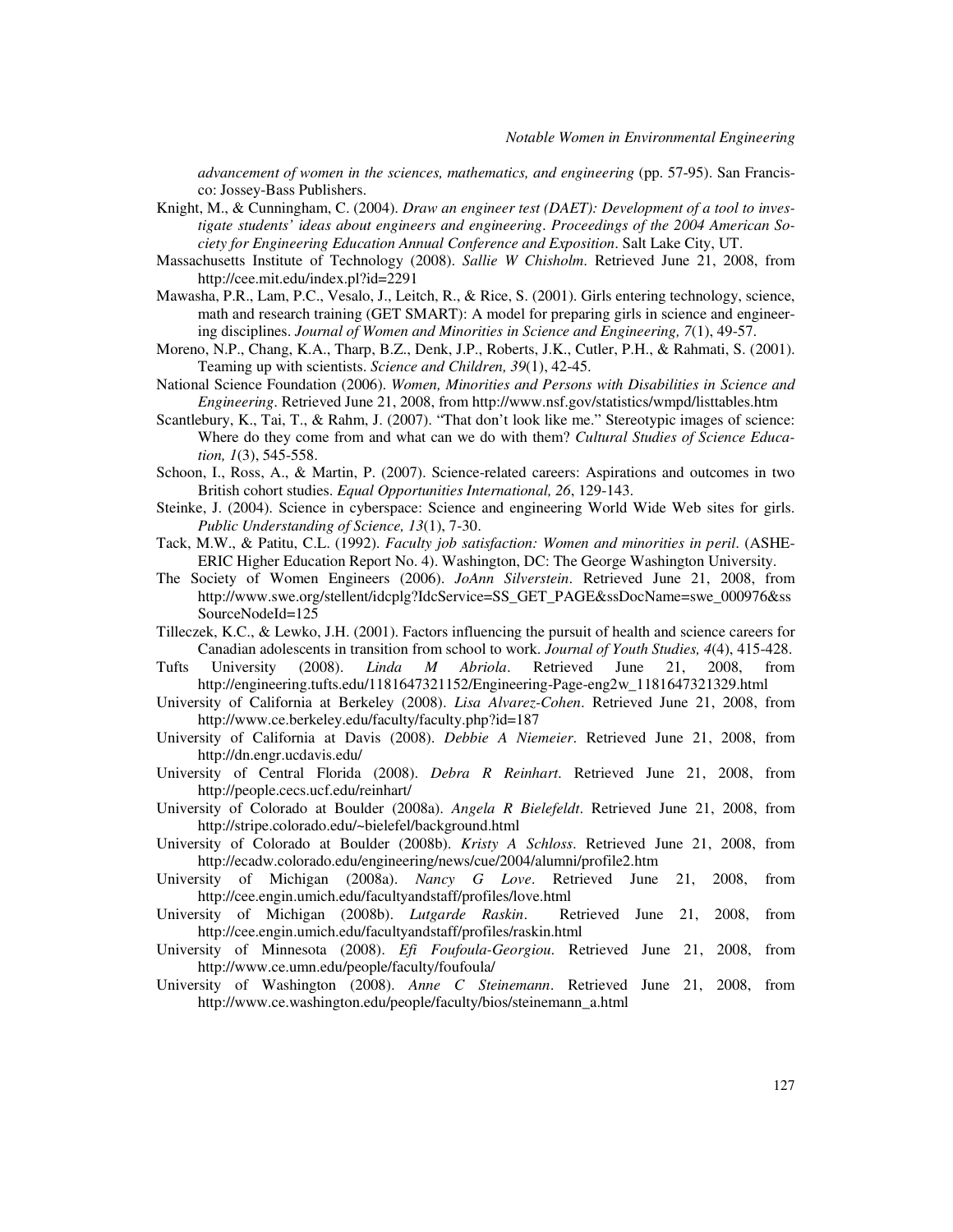# **Author**

Dr Yin Kiong Hoh is an assistant professor at the National Institute of Education, Nanyang Technological University. His research interests include gender issues in science and engineering, bioethics, and the use of effective teaching/learning strategies for science teaching. **Correspondence:** Natural Sciences and Science Education, National Institute of Education, Nanyang Technological University, 1 Nanyang Walk, Singapore 637616, Singapore. E-mail: yinkiong.hoh@nie.edu.sg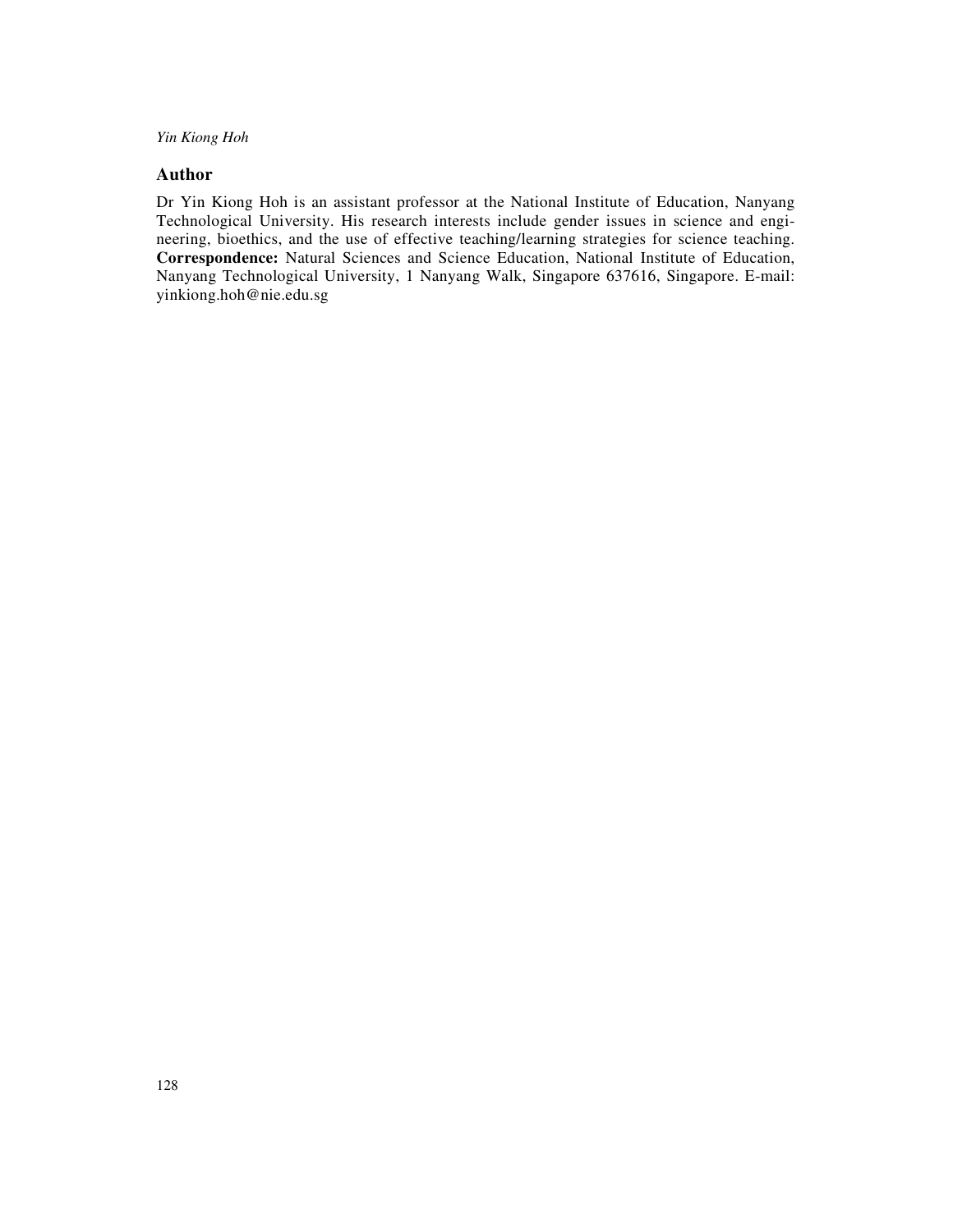# **Appendix 1. Post-activity survey questions**

(1) Who inspired the female environmental engineers featured in the oral presentations to become engineers?

| Parents                |  |
|------------------------|--|
| Peers                  |  |
| Relatives              |  |
| <b>Teachers</b>        |  |
| Others. Please specify |  |

(2) What appointments did the female environmental engineers featured in the oral presentations hold?

| Professor                                         |
|---------------------------------------------------|
| Senior position in the civil engineering industry |
| Senior position in the government                 |
| Laboratory assistant                              |
| Others. Please specify                            |

- (3) What difficulties did the female environmental engineers featured in the oral presentations encounter at their workplaces?
	- Absence of female role models, mentors and colleagues
	- Inadequate physical strength
	- Male supervisors' stereotyping of women's abilities
	- Differences in communication style between male supervisors and female engineers
	- Difficulty in coping with both family and career
	- Lower pay scales and slower promotion rates for females compared with males
	- Others. Please specify \_\_\_\_\_\_\_\_\_\_\_\_\_\_\_\_\_\_\_\_\_\_\_\_\_\_\_\_\_\_\_\_
- (4) How did the female environmental engineers featured in the oral presentations cope with both work and family life?
	- Quitting and resuming career some years later
	- Pro-family workplace policies
	- Having a supportive and understanding husband
	- Having an efficient domestic help
	- Others. Please specify \_\_\_\_\_\_\_\_\_\_\_\_\_\_\_\_\_\_\_\_\_\_\_\_\_\_\_\_\_\_\_\_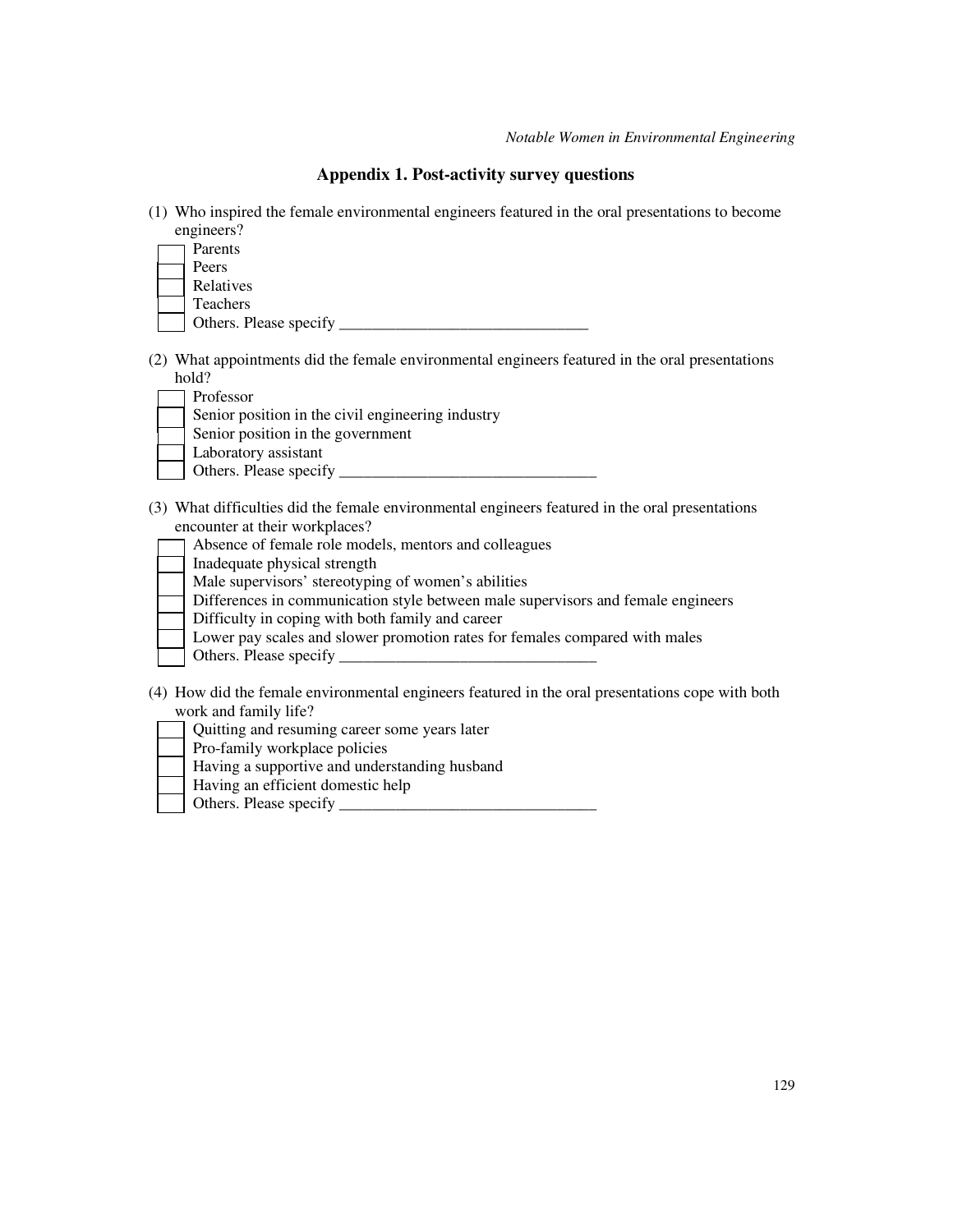# **Appendix 2. Follow-up survey question**

 $\overline{\phantom{0}}$ 

The follow-up survey consisted of one forced-choice item. Below is the item.

Have you carried out the activity with your students during the last six months?

| ------------------------------------<br>$--$ |
|----------------------------------------------|